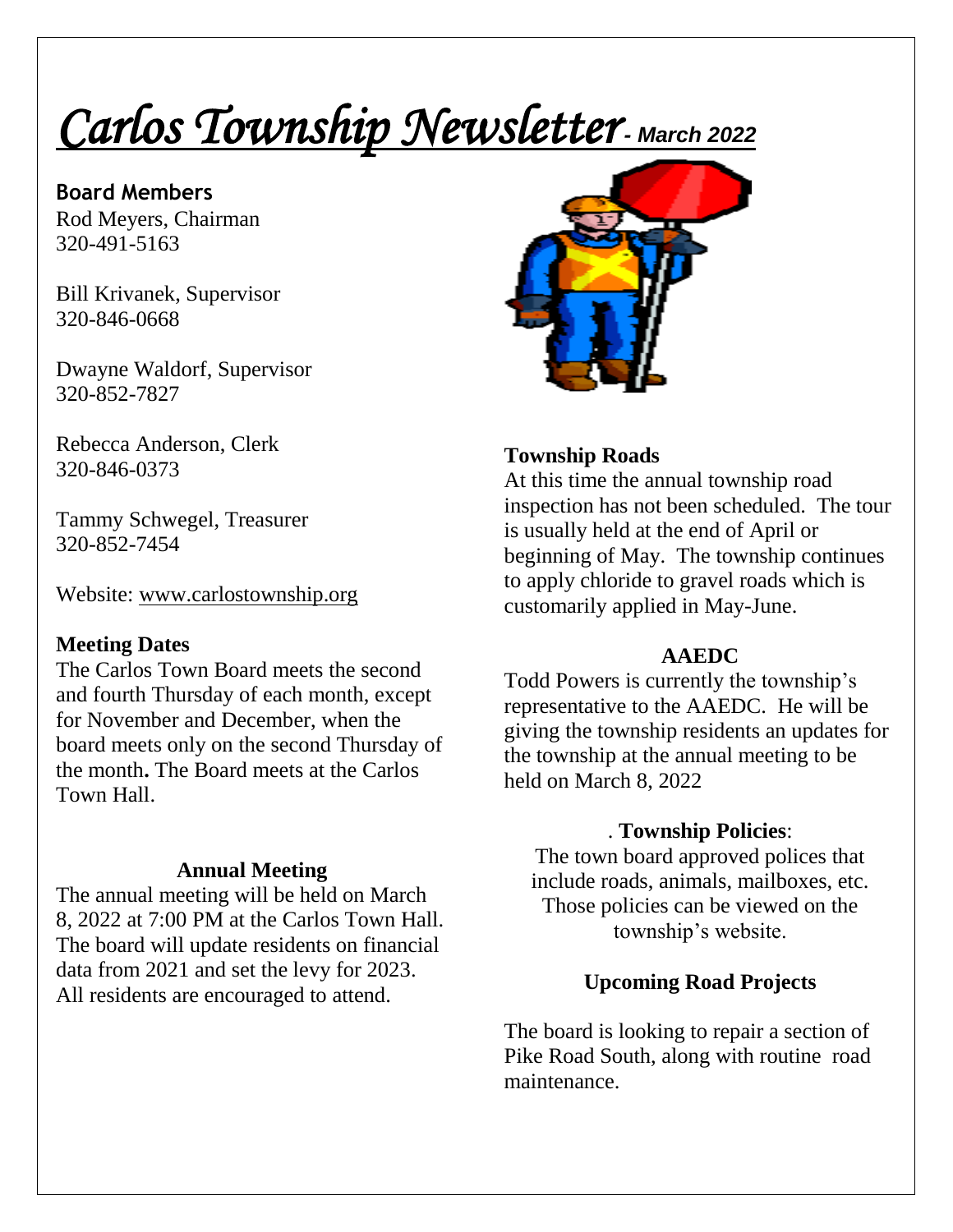#### **Road Maintenance/Snow Removal Concerns from residents**

All work orders need to be directed from the board. If any resident has a concern or question regarding road maintenance, please contact a board member and they will then contact the road maintainer. It can be difficult to remove snow when residents plant trees or install fences close to the edge of the right of way. This area is designated for snow removal not private plantings, etc.

## **Pushing Snow across Township Roads**

As of this writing, there has been plenty of snow this winter. The township is aware of a few residents who are in violation of pushing snow across public roads. Per Minnesota Statute Chapter 160.2715 it is unlawful to dump, plow, or push snow from a private driveway onto or across a public road, i.e. township, county or state. This issue has been addressed in numerous township newsletters and in the Echo Press.

This practice is in violation of this statute and can be prosecuted for a misdemeanor and can result in a fine of up to \$500.00. The Douglas County Sheriff's department will be the enforcer of this statute. The town board will be addressing the question on the November, 2022 General Election ballot to vote on whether to charge all costs to re-blade the road to the offending property owner.

# **ALASD Customers in Carlos Township Rebates for Water Softeners**

Lakes Winona, Agnes and Henry are listed as impaired by the Minnesota Pollution Control Agency (MPCA) due to excess chloride which negatively impacts aquatic life. ALASD is now faced with finding a solution to reduce chloride (salt) in the effluent coming from the treatment facility. While road salt contributes to the chloride in the lakes, most of the salt being discharged into Lake Winona is from water softeners used in homes and businesses both in the City of Alexandria and the surrounding Townships serviced by ALASD. Unfortunately, there is no cost-effective way to remove salt from the effluent being discharged into Lake Winona and the most cost-efficient way to reduce the amount of salt entering the Treatment facility is by reducing the amount coming from homes and businesses.

For that reason, ALASD is currently offering generous rebates to update existing older water softeners to new ALASD approved high efficiency demand softeners, salt-less conditioners, or brine disposal systems. The following rebates are being offered in 2022 until funds have been depleted so if your water softener is 10 years old or greater, contact ALASD or visit [alasdistict.org](http://www.alasdistict.org/) as soon as possible to take advantage of this import project that will greatly impact our lakes in a positive way.

**\$500 Rebate** for ALASD approved high efficiency demand softener for NEW construction.

**\$750 Rebate** for replacement of softener to ALASD approved high efficiency demand softener.

Up to **\$2000 Rebate** to remove softener permanently and install a salt-less conditioner. Up to **\$2000 Rebate** for private well user located in Carlos Township to install a brine disposal system on their property.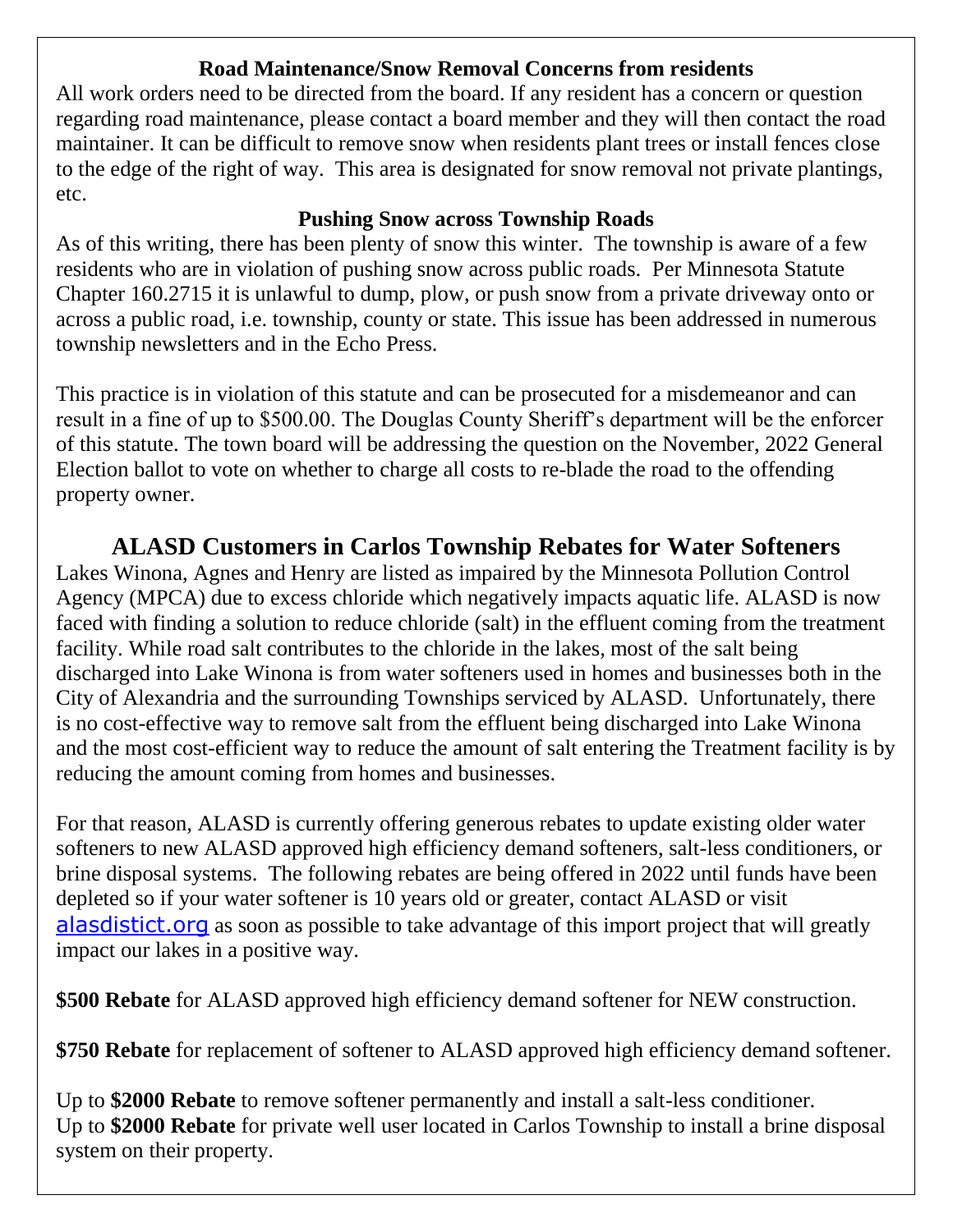## **Spring Reminder!!!!**

It is also illegal to burn leaves on the roadway, or remove Class V from the township roads

## **Board of Appeal and Equalization**

The Board of Appeal and Equalization for the Township of Carlos will meet on Thursday, April 21, 2022 at 1:00 at the Courthouse Conference Room C by appointment only, for the assessment year 2022 (taxes payable 2023). The purpose of this meeting is to determine whether property in the jurisdiction has been properly valued and classified by the assessor. If you believe the value of classification of your property is incorrect, please contact your Assessor's office at **(320) 762-3884** to discuss your concerns. If you disagree with the valuation or classification after discussing it with your assessor, you may appear before the local board of appeal and equalization. The board will review your assessment and may make corrections as needed. You must appeal to the local board before appealing to the county board of appeal and equalization. All appeals are by appointment. Call the Douglas County Assessor's office at the above number to schedule an appointment.

## **Trash/Landscaping materials located in Township Right of Way**

Spring will be here soon, although I bet not soon enough for most of us. With that comes the discovery of what has been dumped in the township ditches over the winter. It is mystifying why people feel they can dump their mattresses, old TV's, etc. in the township right of way. Contact Pope County Recycling Center at 320 763-9340 to check on what can be dropped off. The costs are minimal so please be respectful of our township and dispose of personal property properly.

Landscaping rocks in the Right of Way pose a dangerous obstacle for safety reasons. If you have any landscaping timber/rocks - they should not be in the Right of Way. All new road projects include the costs of swing away mailbox post. Newly paved driveways that are abutting gravel township roads are being laid too far out onto the township road. We've had an issue where the blade has clipped the tar and broken up the driveway. When installing a tar or concrete driveway, have your contractor end the product well back of the gravel township road. Road Maintenance is a difficult job, therefore, please be considerate of the road maintainer so he can perform his job with safety in mind.

## **Carlos State Park**

Carlos Township has this wonderful resource in our own back yard. Please take the opportunity to visit the park, either to camp, hike or simply have a picnic. The park is located on CR 38, located off Hwy 29 approximately 2 miles north of Carlos Corners.